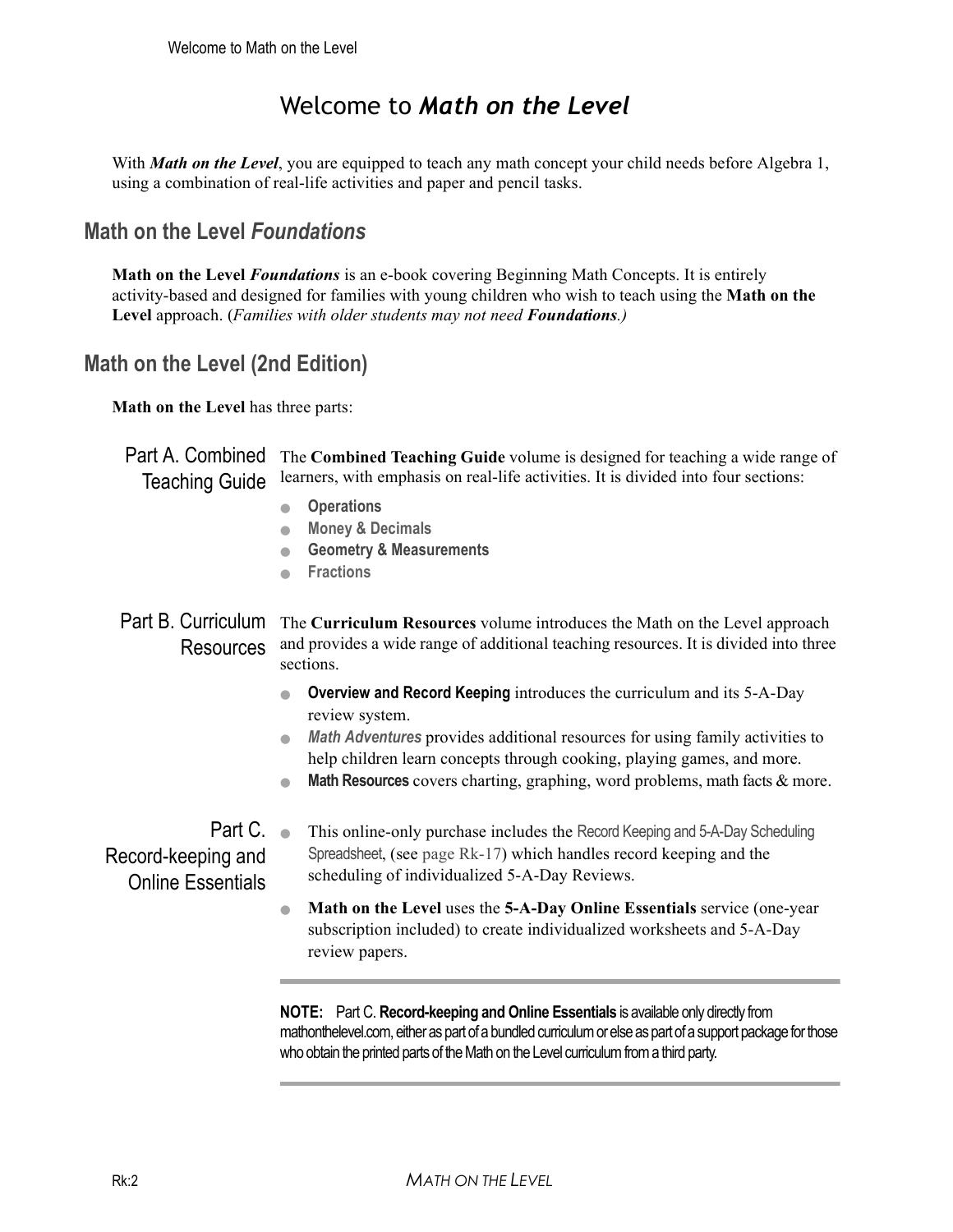# The *Math on the Level Approach*

*Math on the Level* is a curriculum designed exclusively for home instruction. Here you can learn more about why its approach will help you be more successful in teaching your child.

## **Distinguishing Features**

*Math on the Level* uses a unique approach to education not found in curricula designed for classroom instruction.

- **Teach math through life** Use practical, real-life methods and family activities.
- **Maturation focus** Teach when your child is maturationally ready to learn.
- **Continual review** Review each concept continually to facilitate long-term retention, 5-A-Day.
- **Flexible and adaptable** This curriculum is designed to adapt to the style and needs of your family.

### **Why Teach Math through Life?**

A primary reason we learn math is to use it in real life. *Math on the Level* uses real-life applications that are all around you as a primary means to teach the math concepts they contain. This is a multi-sensory approach that helps the child see the "why" of what is being learned and better understand the concepts. When you start by using math in real-life and then go to pencil  $\&$  paper computation, the child will approach the problems with a much better understanding.

### **Math and Maturation**

*Math on the Level* lets you adapt your math program to your child's mental maturation. Children mature both *physically* and *mentally* at a unique pace. Some math concepts which are obvious to adults will be beyond the understanding of a young child, even if very well explained, simply because of the child's maturation level. Although mental maturation is no reflection of intelligence or future learning ability, you could make a child feel less intelligent if you tried to teach beyond the child's ability to learn. There is no reason to do that — as a teaching parent, you can decide when your child is ready.

### **Teach to the Child's Maturation Level — Not Grade Level**

*Math on the Level* lets you adapt the pace to the child. If your child matures early, you can move more quickly through the curriculum; if your child matures more slowly, *Math on the Level* lets you focus on concepts the child can understand. With this individualized approach, each child learns math without becoming discouraged and frustrated. Because none of the concepts are attached to an age or grade level, there is no stigma involved from taking longer to learn a concept. When children have matured to the point of being able to understand the concepts, teaching them will be much easier and more time-efficient concepts that earlier would take days or weeks of aggravating effort will take much less time.

The following pages will help you understand how easy it is to place your child into the program and get started teaching with confidence.

**NOTE:** *Math on the Level* is designed to be *flexible* and *adaptable*. Therefore, the following instructions are guidelines not rigid rules — to help you best apply this real-life teaching approach to fit your family's situation.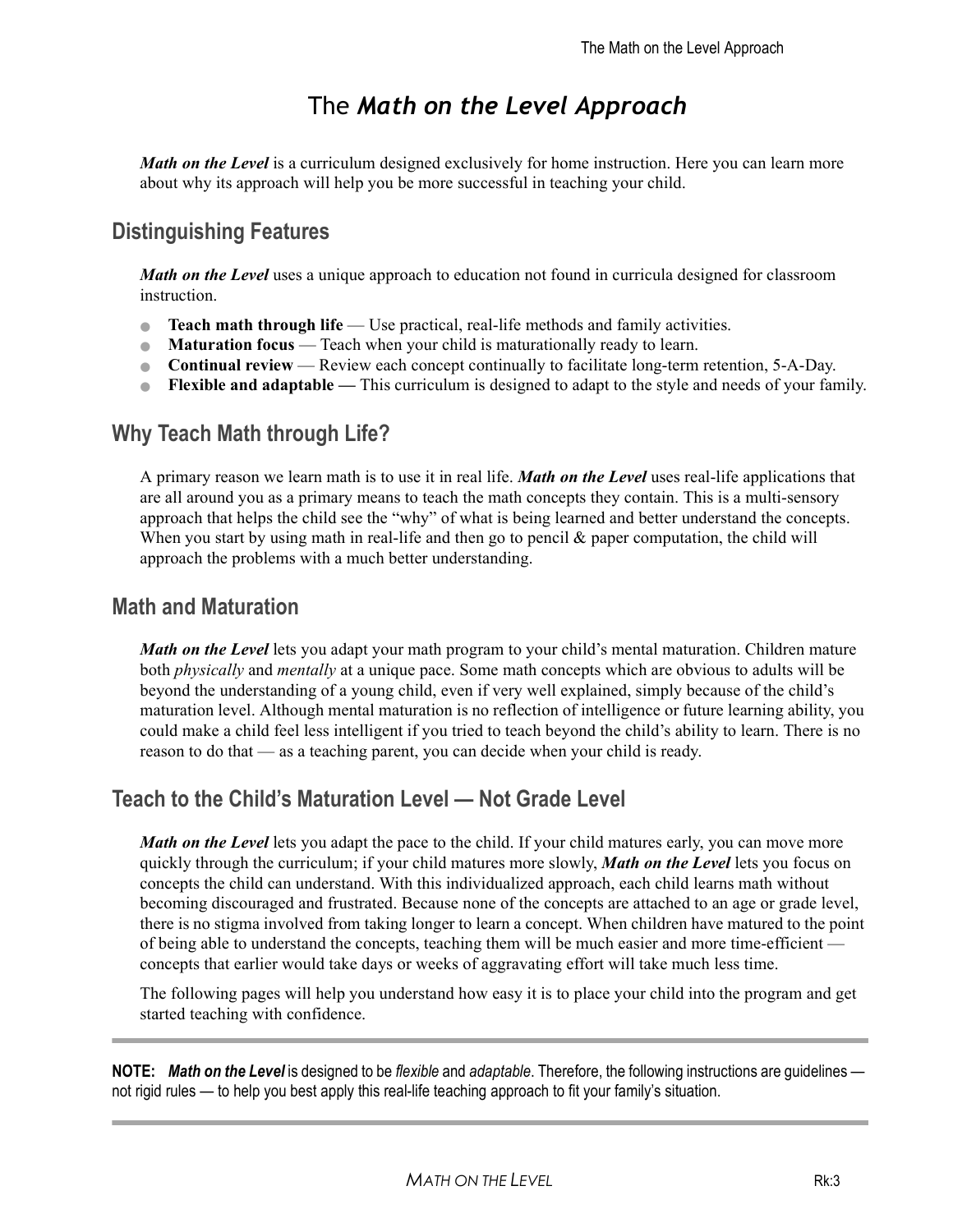### **How we Remember**

The goal of math instruction is for students to understand each concept and then *retain the information in long term memory*. It is important to consider three basic ways in which information is stored.

#### ● **Experience — very effective and memorable**

Experience *is* the best teacher, particularly when it includes fun activities or multi-sensory experiences. That is why activity-based instruction helps the child remember what is learned. This approach is a very effective way to get information stored in long-term memory.

#### ● **Intense repetition over a short period — not as effective on its own**

Intense repetition, or drill, can be effective in getting information into short-term memory, but is not very effective at moving that information into long-term memory. For example, if a student uses drill to "cram" for an exam, that knowledge may not be retained, for what is learned by drill is often forgotten. The exception to this is when the information learned is used frequently. Phone numbers, addresses and math facts are examples of information that once learned, is used (and therefore repeated) frequently over time. Drill is one of the methods included in **Math Resources**, in the chapter, Math Facts and Memorizing on page 187, because there are times (such as when a large number of facts need to be learned) when drill helps get information into short-term memory. Once learned, repetition over time will move the information from short-term to long-term memory.

Since drill on its own is not usually an effective way to retain information, **Math on the Level** does not use the short-term drill approach of practicing many problems of the same type immediately after the concept has been taught.

#### ● **Repetition over a long period of time — very effective and practical**

Continual review over time will store information in long-term memory, whether or not there have been periods of intense repetition (drill). **Math on the level** focuses on this long-term repetition, using an individualized daily 5-A-Day Review of concepts that have been learned. During the teaching process, the parent uses the teaching approach that best fits the child's learning style, and as many problems as needed help the child understand the concept. After the concept is mastered, the 5-A-Day review process makes sure that the child practices each concept repeatedly over time to ensure long-term retention.

### **Motivation**

Many children view math in terms of pages and pages of problems to solve — not particularly motivating! With *Math on the Level*, the child has only five independent review problems each day. With this focused-review approach, children who once dreaded math often find it much more enjoyable.

Another learning barrier can occur when children cannot see how math relates to real life. That barrier doesn't happen when you teach math concepts using normal daily activities. For example, fractions are taught when cooking, decimals are taught when buying groceries, and math concepts are reinforced with family games or when riding in the car. Even the vocabulary a family uses can be modified to make math more familiar and relevant. These activities are included throughout the entire curriculum.

**NOTE:** In this curriculum, the term "**review**" is used for providing **regular practice** of what has been learned.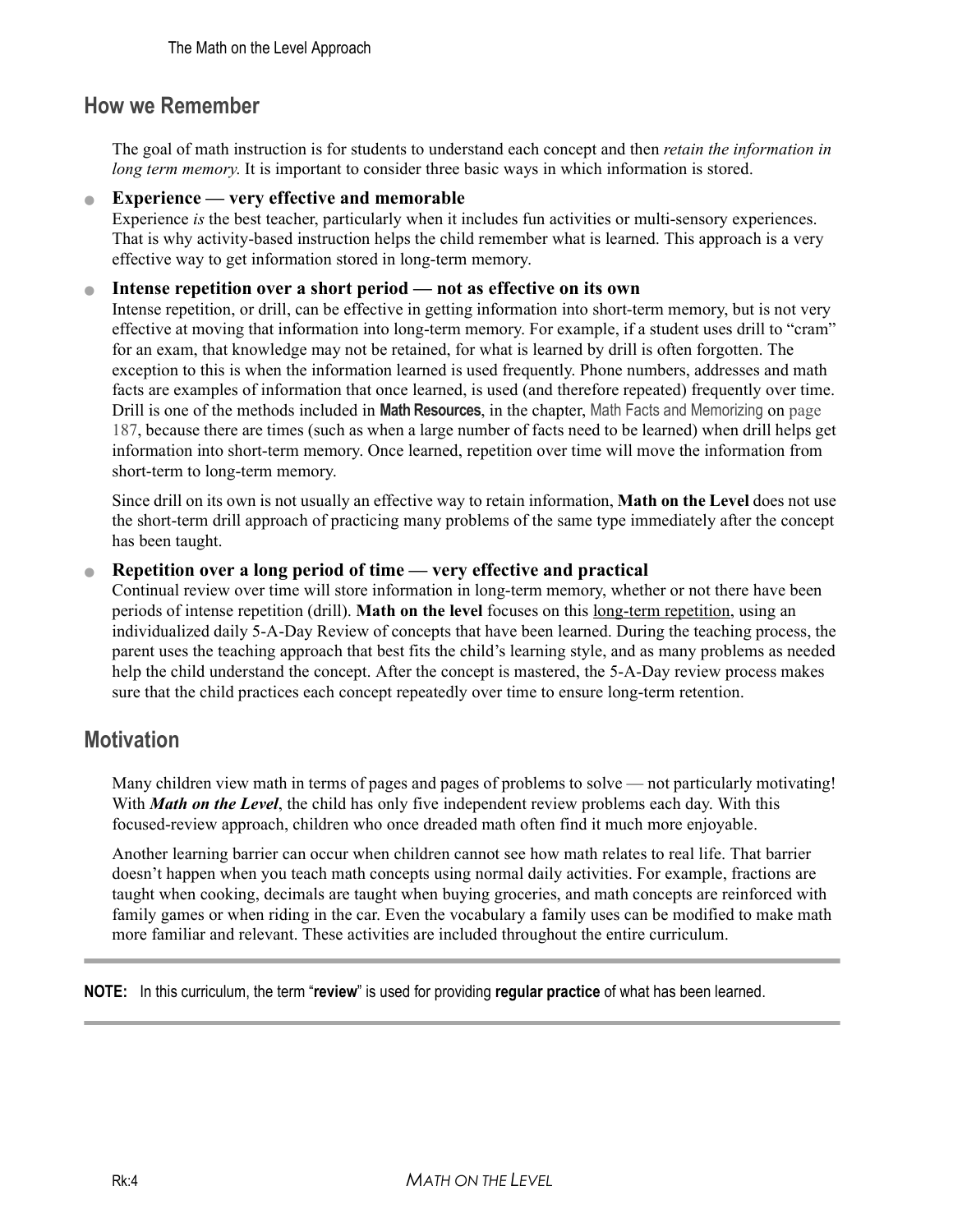# How Math on the Level Works

**Math on the Level** uses a very straightforward approach to math.

- You teach your child using a combination of activity-based learning and direct instruction, including pencil & paper math.
- Your child practices concepts he or she has already using an individualized, computer-generated review paper containing 5 math problems chosen specifically for the child.

That's it! A spreadsheet is provided to help you keep track of which concepts your child has learned and which still need to be taught. It also schedules and provides the list of which problems to be reviewed each day. With a simple copy/paste from the spreadsheet to the 5-A-Day Online program, your child's 5-A-Day paper can be printed out along with a copy with answers for you.

### **Benefits of Math on the Level**

- Rather than presenting only one way to teach all children, **Math on the Level** provides a variety of teaching options, and it allows parents to teach in the way each child learns best.
- For children who learn quickly, Math on the Level allows parents to present concepts briefly and move rapidly through the concept chart without unnecessary busywork.
- For children who need more time, there isn't a grade level stigma, and parents have the option of choosing math concepts that the child is ready to learn successfully.
- Math is learned in the context of daily life. Children learn to see math around them and to reason mathematically. This gives them a strong foundation of experience.
- Since there is no required sequence, the family can learn math together. Even when children are learning concepts with different levels of difficulty, the parent can choose to have them all working in the same area and using the same kinds of manipulatives or sharing experiences.
- Math can be taught in the context of Unit Studies or on field trips or vacations, or during normal daily life activities. When one of those serendipitous moments occurs and a math concept is learned through life, the child doesn't have to add pages of problems. Whether a math concept is taught using a traditional approach or during an activity, it can be put on the child's Review Chart and reviewed consistently to be sure that it isn't forgotten.